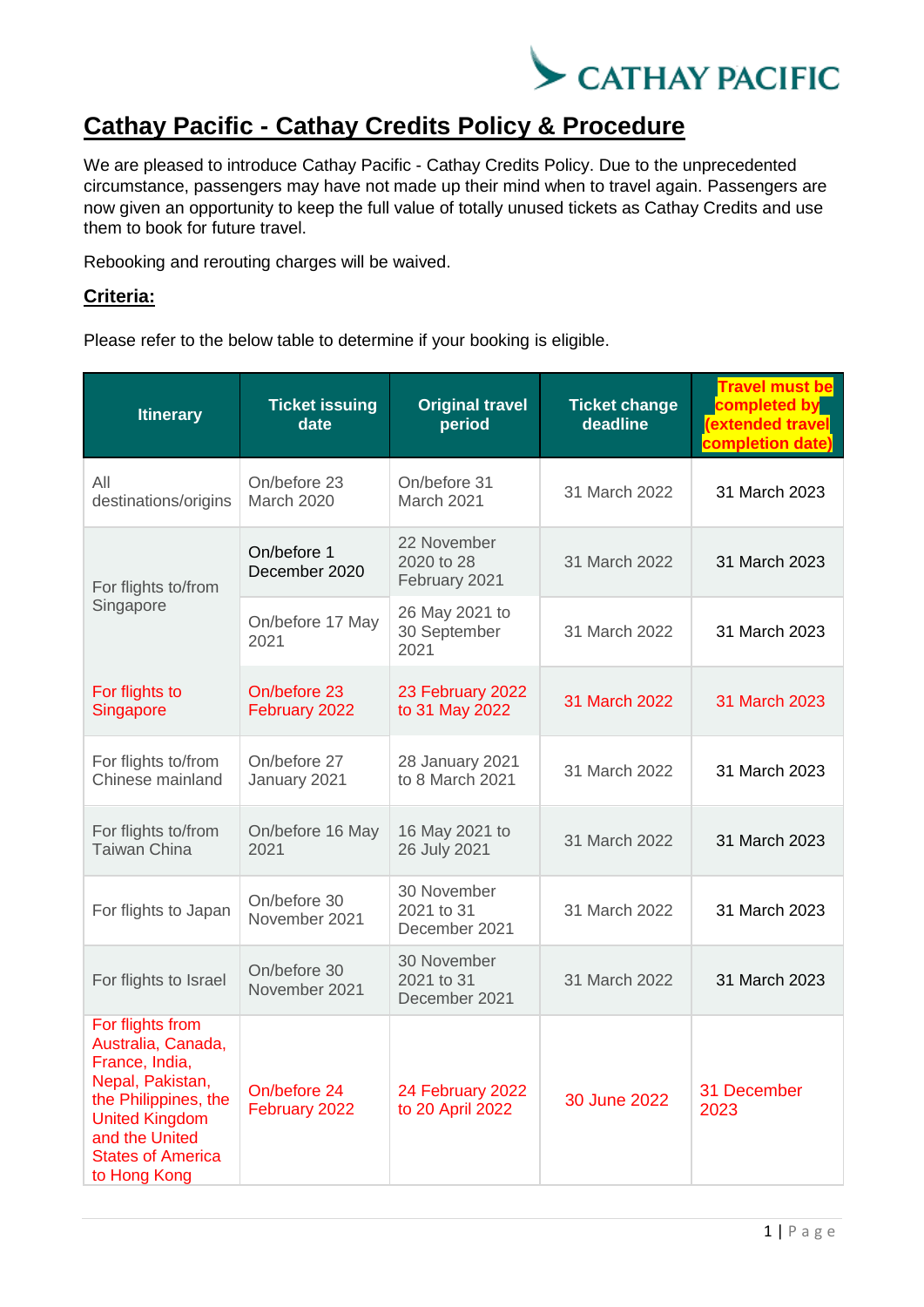

## **Voluntary Changes**

- Totally unused ticket.
- Tickets are issued on Cathay Pacific (160), except agency discount (AD) ticket.

## **Planned Schedule Change or Involuntary Changes**

- This practice is also applicable for Planned Schedule Change or Involuntary Changes.
- Totally unused ticket
- Tickets are issued on Cathay Pacific (160), except agency discount (AD) ticket.

## **Procedure:**

## **Re-Booking**

- Cancel all future confirmed flight segments on/before the original travel date to avoid noshows (Note: in case past flight segment cancellation was not done timely prior to departure, the ticket is still valid as a Cathay Credits).
- Inform the passenger to call back and rebook on/before the ticket change deadline when he/she has decided on the new travel date (subject to the flight availability). All further itinerary change beyond the ticket change deadline will be subject to penalty according to fare rules.
- When passenger contacts to book a new itinerary:
	- $\triangleright$  If original PNR is still valid, please update the new flight segments in original PNR, and reprice the associated itinerary.
	- $\triangleright$  If original PNR is no longer valid, please create a new PNR and reprice the associated itinerary.
- The new flights must be confirmed and the whole booking journey must be completed on/before the applicable extended travel completion date or within ticket validity (whichever is earlier).
- Enter the Special Waiver Code FC in PNR SSR segment.

# **Cathay Credits Consent Form**

- If original ticket is settled by a credit card using Cathay Pacific as the Merchant of Record, please remind passenger not to raise chargeback on the credit card payment.
- Please request the credit cardholder to fill in the Cathay Credits Consent Form (Note: please do **NOT** inform passengers to fill in the Cathay Credit Request Form via Cathaypacific.com because this is solely for tickets purchased through our direct channel) and keep the record in your office for a minimum of two (2) years.
- If the cardholder applies chargeback of the ticket value and travel agent cannot provide the Cathay Credits Consent Form to Cathay Pacific when requested, Cathay Pacific reserves the rights to issue ADMs to travel agent to recover all financial loss.

# **Re-Pricing**

- Always reprice with current applicable fare (including taxes, fees and surcharges).
- If new ticket value is higher than original ticket value (fare, taxes, fees & surcharges). calculate the total difference to be paid and collect the additional amount from passengers.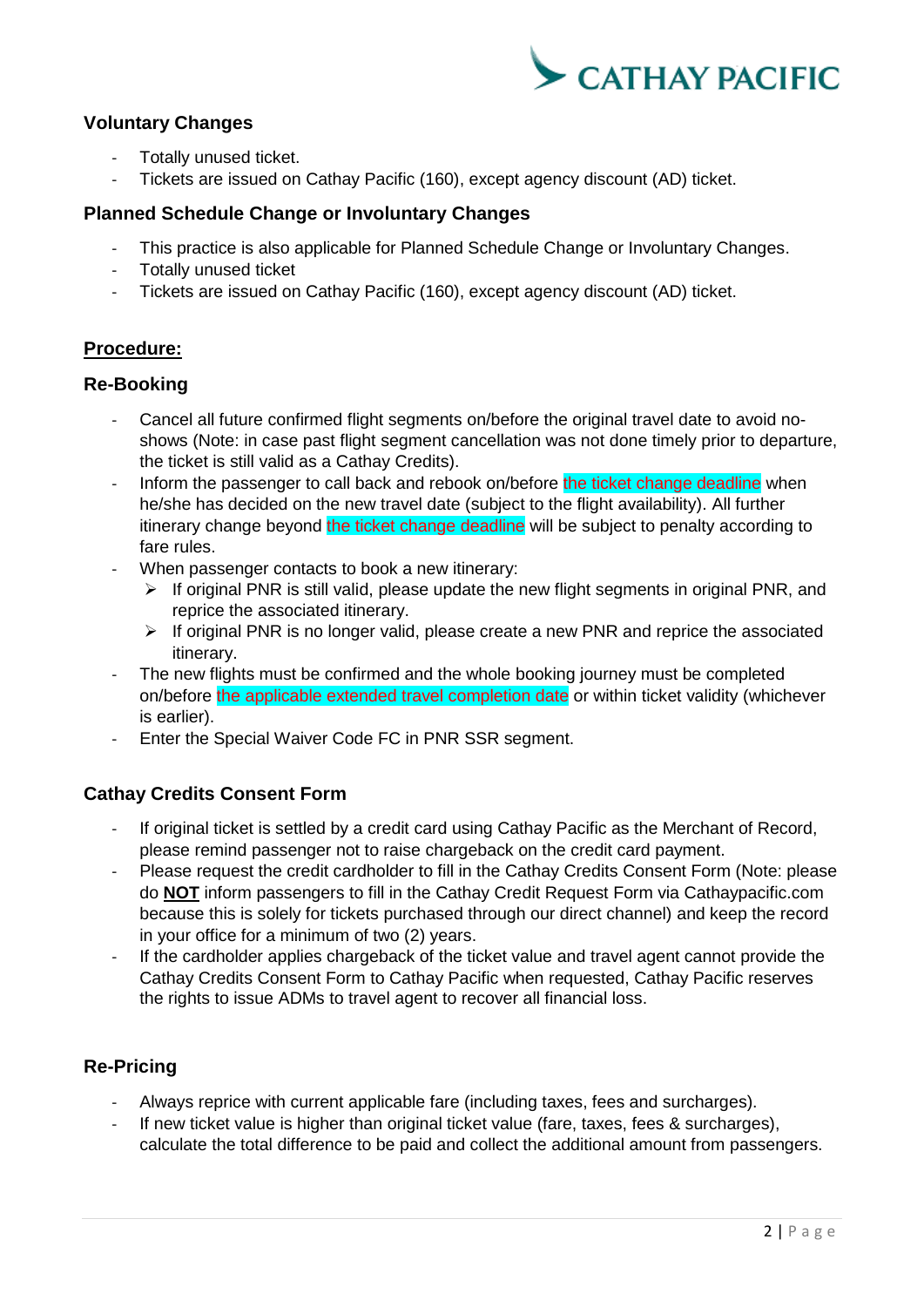

- If new ticket value is lower than original ticket value (fare, taxes, fees & surcharges), calculate the refund amount and issue a residual value EMD and process refund to passenger.
- The newly priced fare must observe and conform to the conditions of the respective fare rules, e.g. blackout dates, flight restrictions, weekday/weekend, seasonality and stopover charges…..etc.

#### **Re-issuance**

- Reissuance charges will only be waived due to the expiry of the original ticket or change of itinerary (rerouting).
- Rerouting to/from/via Cathay Pacific online (marketing) cities by Cathay Pacific marketing flights only, and subject to flight availability and fare or taxes difference.
- Please type the waiver code FC in the endorsement box during reissuance and travel agents are NOT required to contact local sales team to grant the waiver code from time to time.
- If other campaign (e.g. Fly (worry) free) is applicable when reissue, please type both campaign codes in endorsement box (e.g. FC FLEXFLY20).

## **EMD-A for Ancillary Services**

- If the passenger decides to rebook a chargeable service (e.g. Regular Seat or Extra Legroom Seat) on a new flight/date, the original EMD-A for "Regular Seat" or "Extra Legroom Seat" can be revalidated to the new flight/date with the same Origin and Destination (OD) on the same PNR or new PNR. The original EMD-A cannot be transferred to another OD nor another passenger.
- If the itinerary is rerouted to a new destination, please apply refund for the original EMD-A and issue a new EMD-A for the new flight segment.

## **Frequently Asked Questions:**

#### **1. What are Cathay Credits?**

If passengers are trying to plan ahead, they can now book with greater peace of mind. We are giving greater flexibility in their booking options in the future.

Passengers holding eligible tickets can cancel their existing flight bookings and retain the full value of the unused fare (including taxes, fees and surcharges) as Cathay Credits and use them to rebook a new itinerary in the future.

#### **2. Are partially used tickets eligible for Cathay Credits?**

No, partially used tickets are not eligible.

#### **3. Are Cathay Credits applicable for Cathay Pacific tickets only?**

Yes, on 160 ticket stocks only.

#### **4. Passenger no-showed on original booking, are they eligible for Cathay Credits?**

Yes, they are allowed. Passenger may need to pay the no-show fee when rebook if applicable.